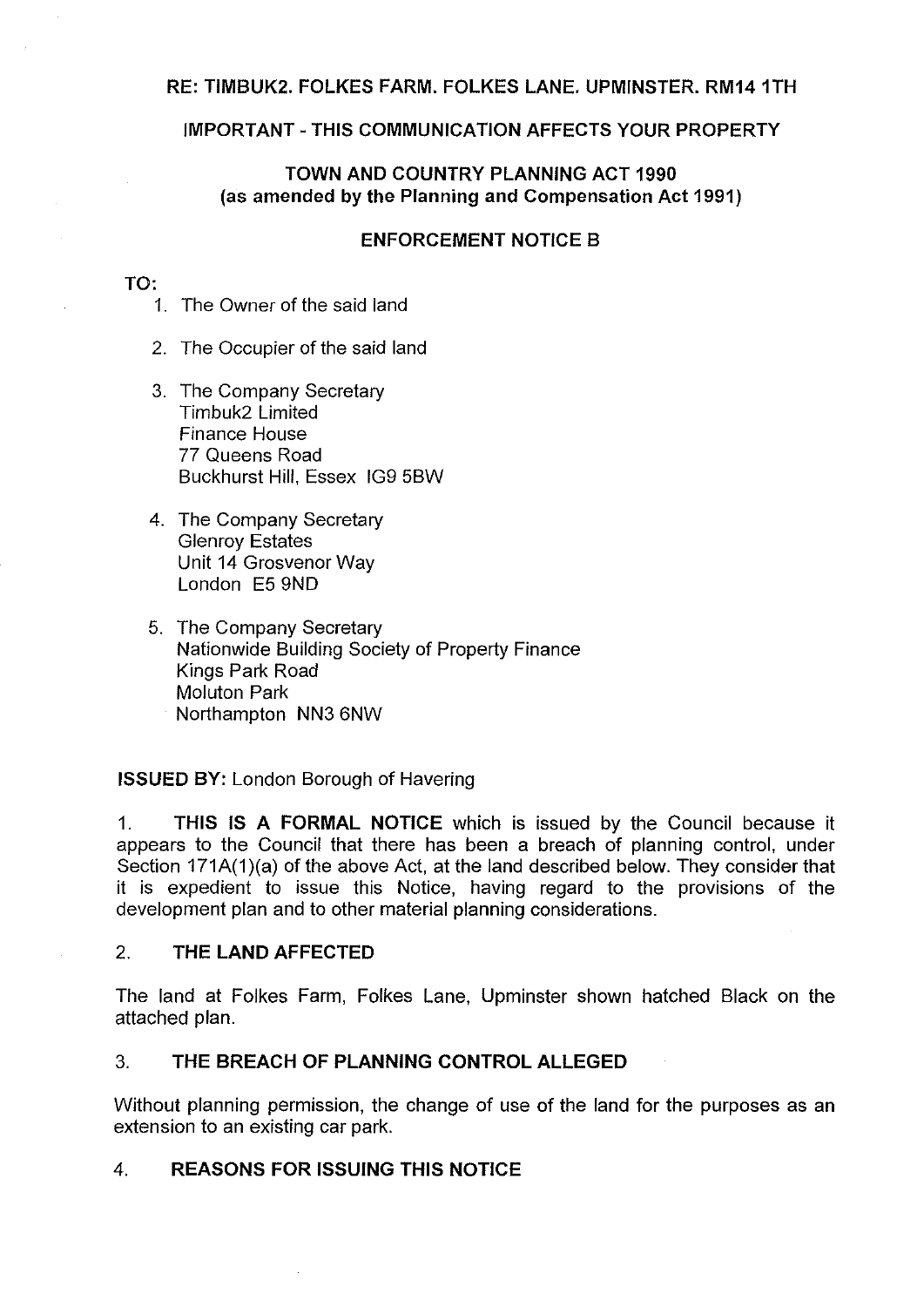It appears to the Council that the above breach of planning control has occurred within the last ten years. The change of use of the land for car parking was substantially commenced less than ten years ago. The site lies within the Metropolitan Green Belt. The unauthorised use is inappropriate in principle in terms of Green Belt policy guidance in PPG2 and is also harmful to the function, character appearance and openness of the Green Belt, and therefore contrary to development plan policies and harmful to the visual amenities of the area. The Council do not consider that planning permission should be given, because planning conditions could not overcome this harm.

In making its decision to issue this Notice the Council considered that the unauthorised use is contrary to the following policies of the Local Development Framework: policies DC61, DC45 and PPG2 policy guidance.

# 5. **WHAT YOU ARE REQUIRED TO DO**

(i) Cease using the Land for the unauthorised use of car parking.

Time for compliance: 3 months from the effective date of this notice.

# 6. **WHEN THIS NOTICE TAKES EFFECT**

This Notice takes effect on 16 May 2010, unless an appeal is made against it beforehand

Dated: 1 April 2010

Dated: 1 April 2010 Authorised Officer

on behalf of London Borough of Havering Town Hall Main Road Romford RM1 38D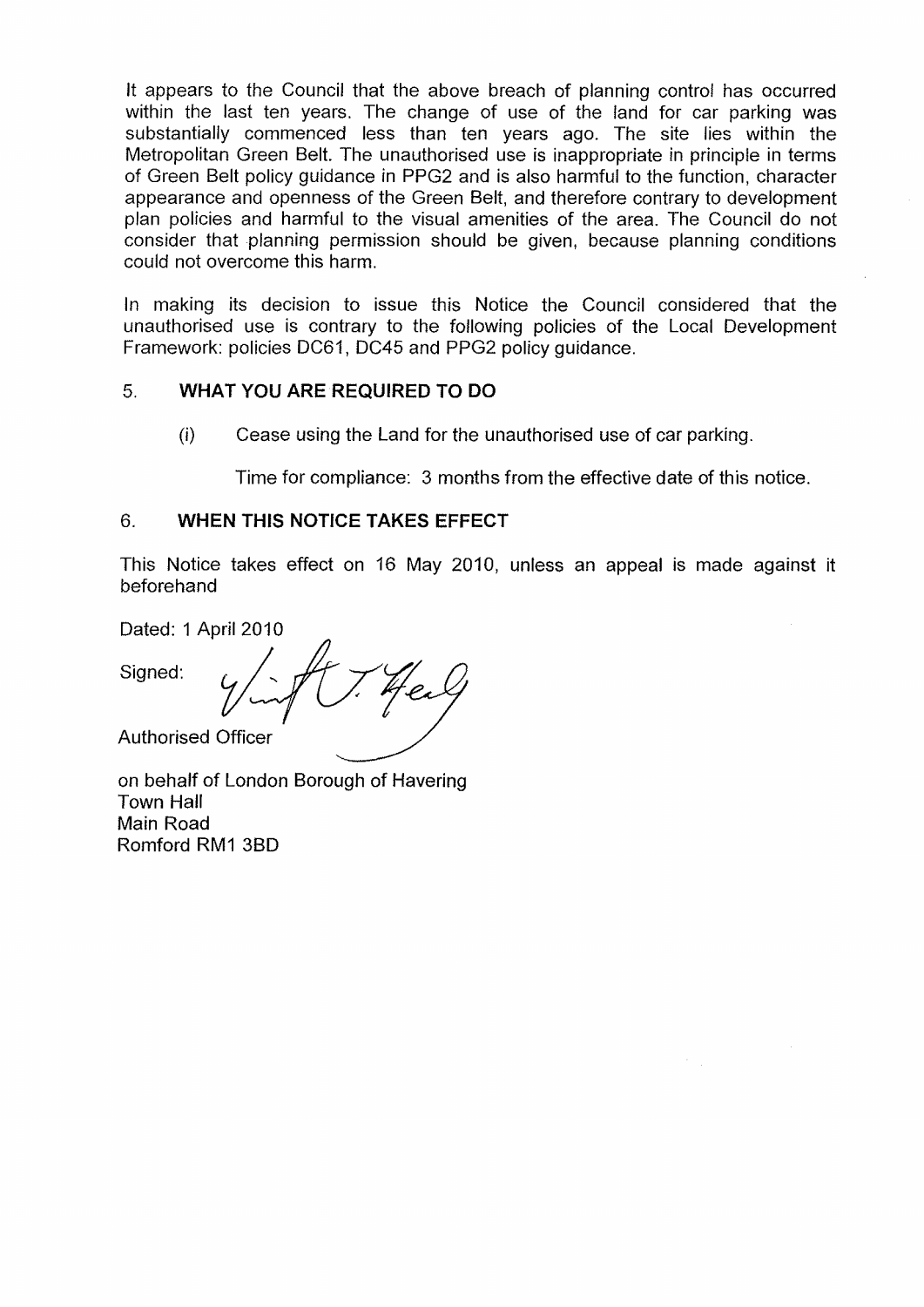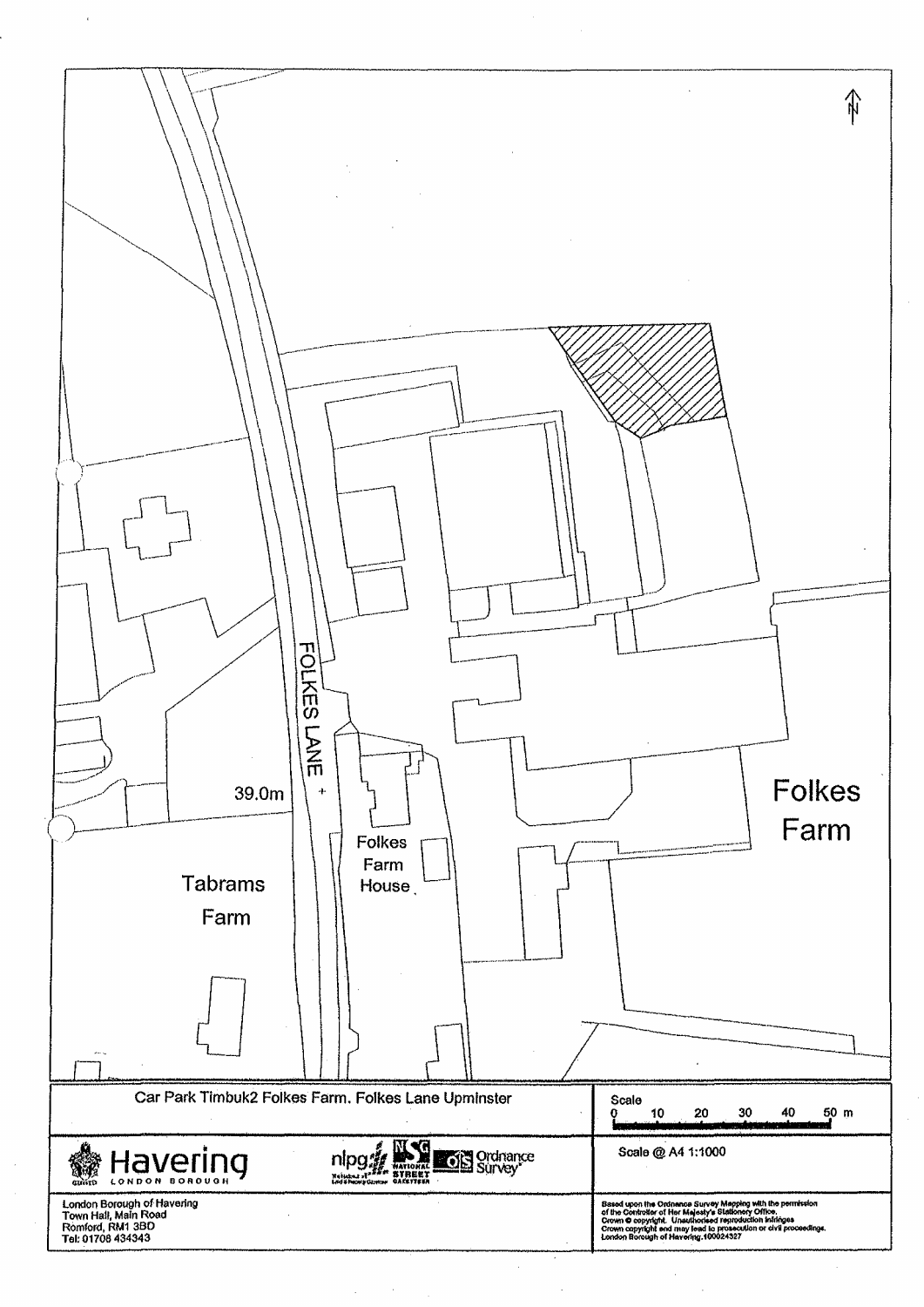## **YOUR RIGHT OF APPEAL**

You can appeal against this Enforcement Notice to the Secretary of State by the 16 May 2010. Further details are given in the attached explanatory note.

# **WHAT HAPPENS IF YOU DO NOT APPEAL**

If you do not appeal against this Enforcement Notice, it will take effect on 16 May 2010 and you must then ensure that the required steps for complying with ii, for which you may be held responsible, are taken within the period specified in the Notice.

**FAILURE TO COMPLY WITH AN ENFORCEMENT NOTICE WHICH HAS TAKEN EFFECT CAN RESULT IN PROSECUTION AND/OR REMEDIAL ACTION BY THE COUNCIL.**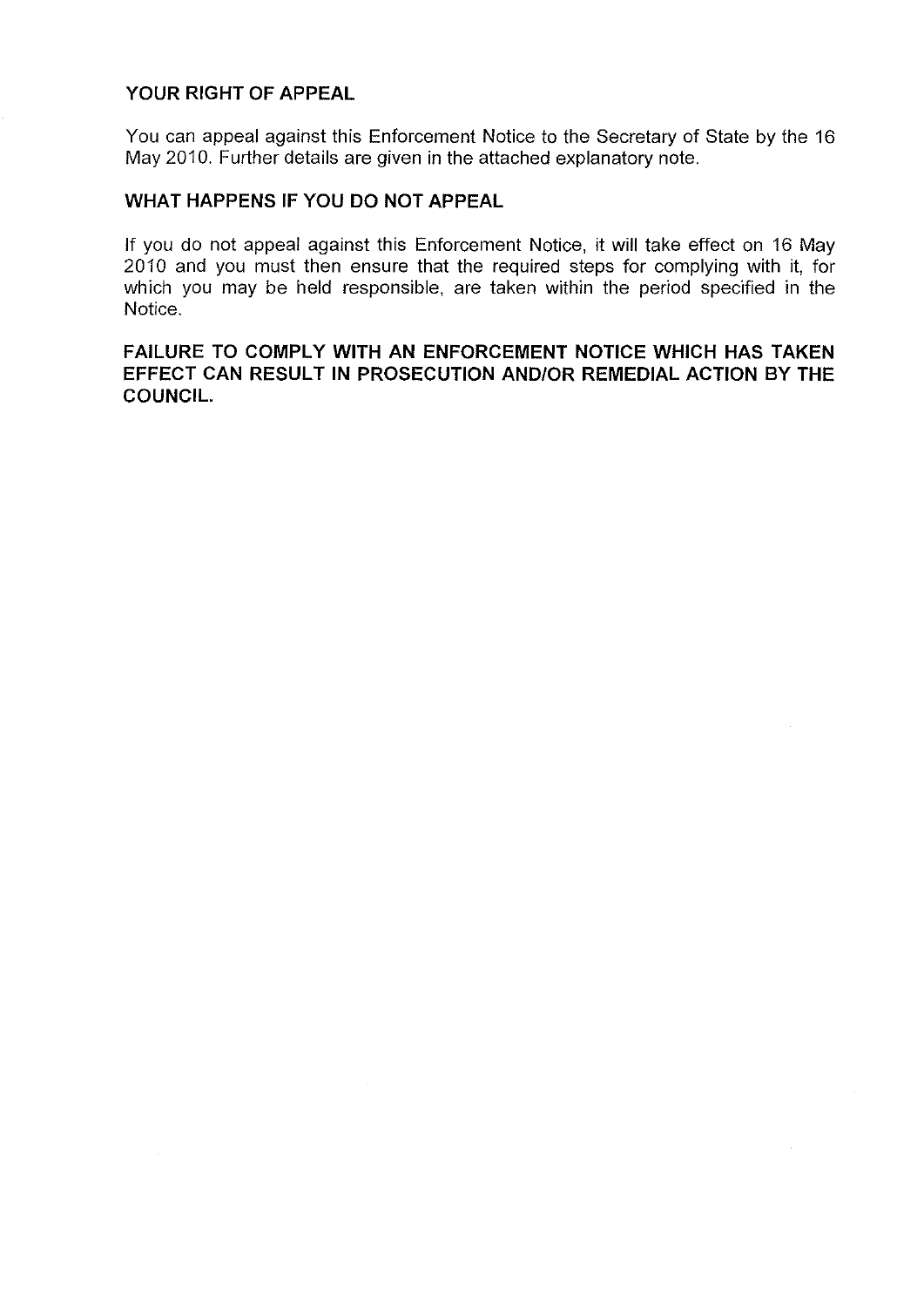# **EXPLANATORY NOTES**

## **STATUTORY PROVISIONS**

A summary of Sections 171A, 171B and 172 to 177 of the Town and Country Planning Act 1990 (as amended) is enclosed with this Notice.

# **YOUR RIGHT OF APPEAL**

You can appeal against this Notice, but any appeal must be in writing and received, or posted (with the postage paid and properly addressed) in time to be received in the ordinary course of the post, by the Secretary of State before 16 May 2010.

If you intend to appeal against this Notice you should follow the instructions given on the information sheet from the Planning Inspectorate which accompanies this Notice.

## **GROUNDS OF APPEAL**

The grounds of appeal are set out in Section 174 of the Town and Country Planning Act 1990 (as amended) you may appeal on one or more of the following grounds:-

- (a) that, in respect of any breach of planning control which may be constituted by the matters stated in the Notice, planning permission ought to be granted, as the case may be, the condition or limitation concerned ought to be discharged;
- (b) that those matters have not occurred;
- (c) that those matters (if they occurred) do not constitute a breach of planning control;
- (d) that, at the date when the notice was issued, no enforcement action could be taken in respect of any breach of planning control which may be constituted by those matters;
- (e) that copies of the Enforcement Notice were not served as required by section 172;
- (f) that steps required by the notice to be taken, or the activities required by the notice to cease, exceed what is necessary to remedy any breach of planning control which may be constituted by those matters or, as the case may be, to remedy any injury to amenity which has been caused by any such breach;
- (g) that any period specified in the notice in accordance with section 173(9) falls short of what should reasonably be allowed.

Not all these grounds may be relevant to you.

# **PLANNING APPLICATION FEE**

Should wish to appeal on ground (a) - that planning permission should be granted for the unauthorised use - then a fee of £335.00 is payable both to the Secretary of State and to the Council, making the total fees payable £670.00. If the fees are not paid then that ground of appeal will not be valid.